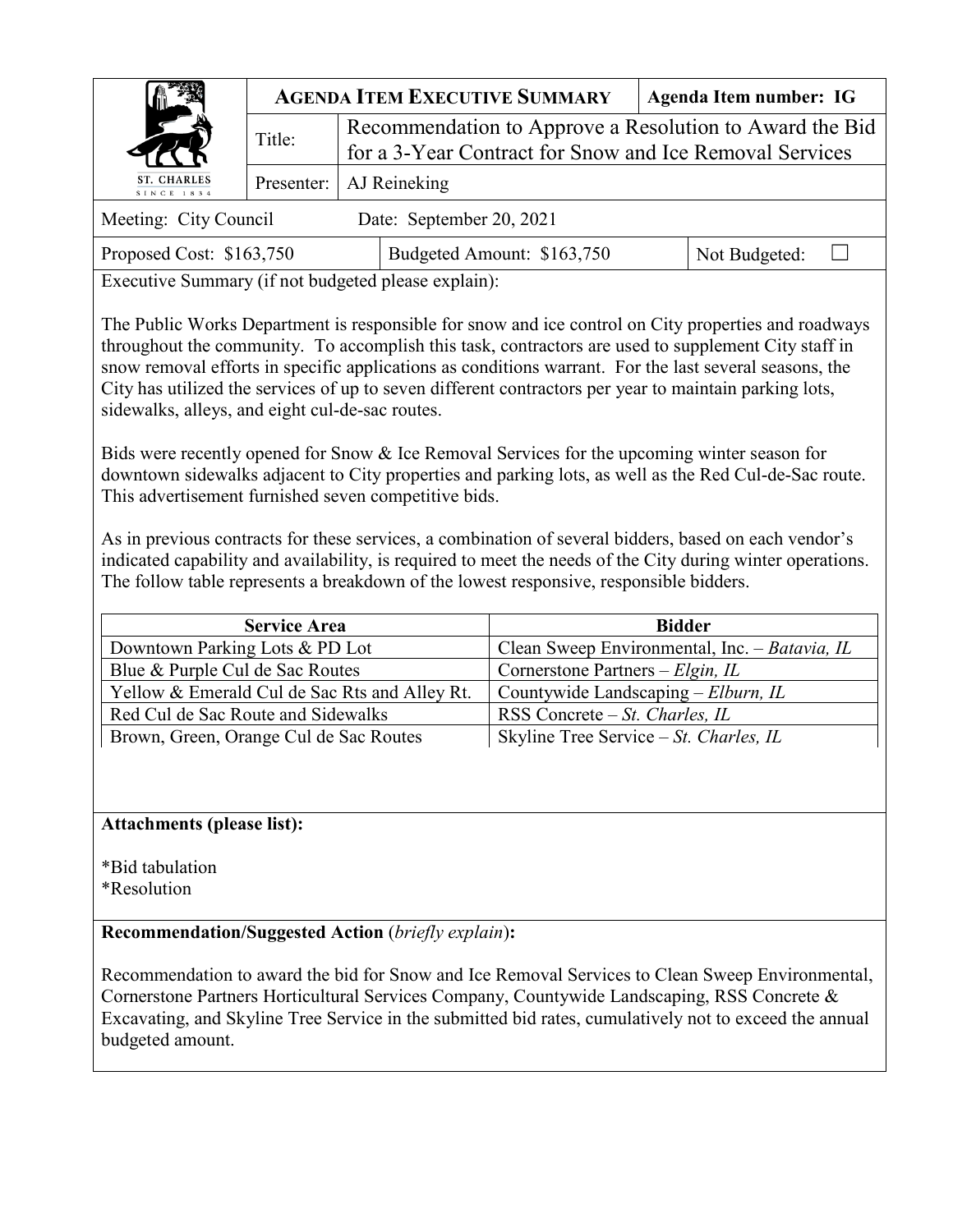Bid Breakdown by Service - 2021 Snow & Ice Removal Services

| <b>Cul de Sacs</b>      |    |                          |                              |  |  |  |  |
|-------------------------|----|--------------------------|------------------------------|--|--|--|--|
|                         |    | <b>Pickup Truck Rate</b> | Route                        |  |  |  |  |
| Cornerstone Partners*   |    |                          | 125.00 Blue, Purple          |  |  |  |  |
| Countywide Landscaping* | S  |                          | 135.00 Yellow Emerald, Alley |  |  |  |  |
| <b>RSS Concrete*</b>    |    | 95.00 Red                |                              |  |  |  |  |
| Skyline Tree Service*   | S. |                          | 111.00 Brown, Green, Orange  |  |  |  |  |

| Downtown Parking Lots & PD Lot |  |                         |                                    |  |  |  |  |
|--------------------------------|--|-------------------------|------------------------------------|--|--|--|--|
|                                |  | Loader + Skidsteer Rate | <b>Note</b>                        |  |  |  |  |
| Clean Sweep Environmental*     |  | 275.00                  |                                    |  |  |  |  |
| <b>Snow Systems</b>            |  | 320.00                  |                                    |  |  |  |  |
| Shamrock                       |  | 305.00                  | <b>Will Not Plow Parking Decks</b> |  |  |  |  |
| <b>RSS Concrete</b>            |  | 125.00                  | Skidsteer Only, No Loader Rate     |  |  |  |  |

| <b>Sidewalks</b>                 |    |       |  |  |  |
|----------------------------------|----|-------|--|--|--|
| Rate                             |    |       |  |  |  |
| <b>RSS Concrete*</b>             |    | 55.00 |  |  |  |
| <b>Clean Sweep Environmental</b> | \$ | 65.00 |  |  |  |
| <b>Snow Systems</b>              |    | 75.00 |  |  |  |
| Cornerstone Partners             |    | 81.30 |  |  |  |
| <b>Shamrock</b>                  |    | 98.00 |  |  |  |

*\*Apparent Low Bidder*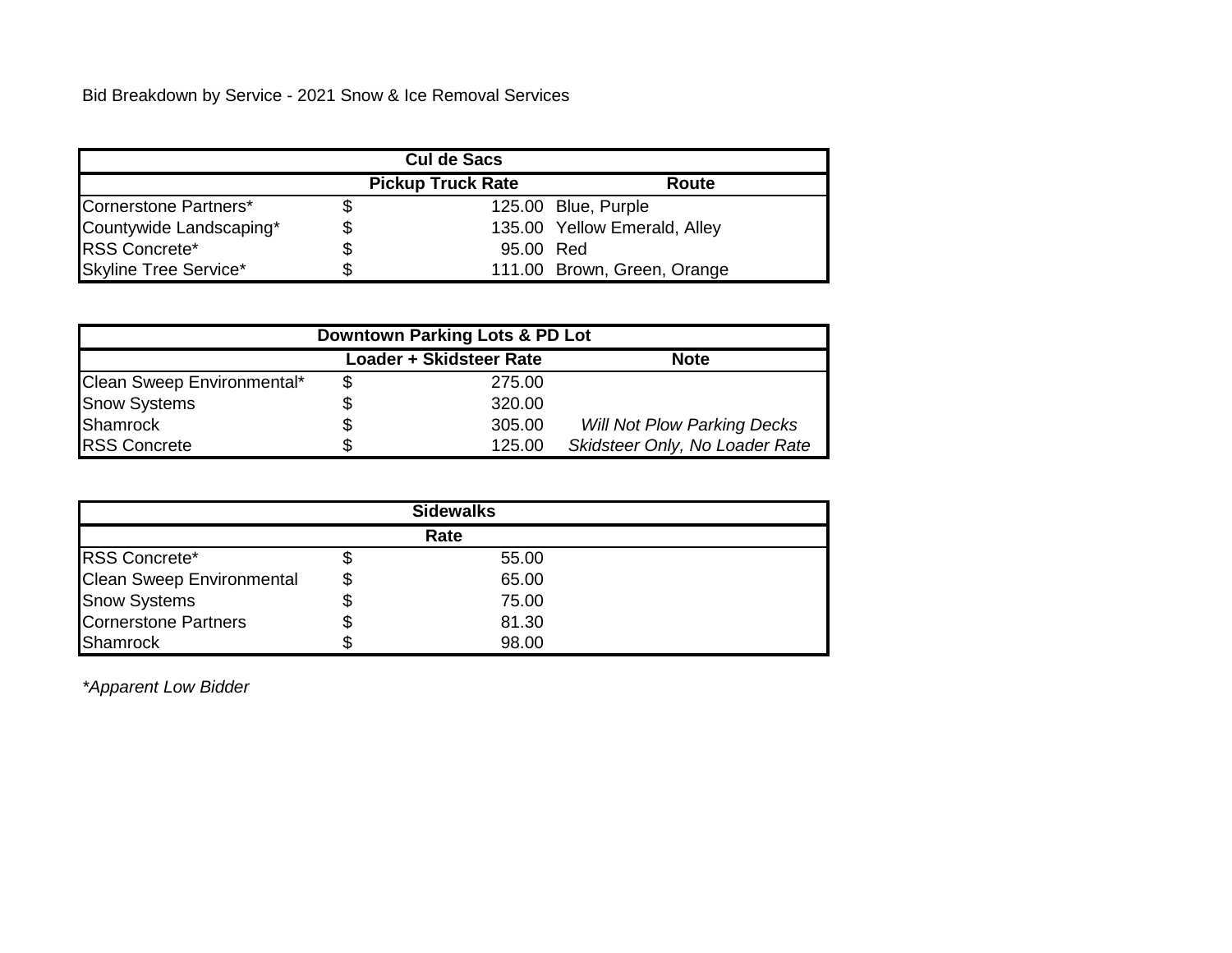|                                | CSE                               | Cornerstone                                                      | County Wide landscaping Inc | <b>RSS Concrete</b>    | <b>Shamrock</b>              | <b>Skyline Tree Service</b> | <b>Snow Systems</b>     |
|--------------------------------|-----------------------------------|------------------------------------------------------------------|-----------------------------|------------------------|------------------------------|-----------------------------|-------------------------|
|                                | <b>East/West Parking Lots, PD</b> | Blue, Purple, Red                                                | Yellow, Emerald, Red, Alley | Red, East/West Parking | East/West Parking Lots, PD - | Brown, Green, Orange        | East/West               |
| <b>Preferred Routes</b>        |                                   |                                                                  |                             | Lots, PD               | NO rooftop garages           |                             | <b>Parking Lots, PD</b> |
| <b>EQUIPMENT</b>               | <b>HOURLY RATE</b>                | <b>HOURLY RATE</b>                                               | <b>HOURLY RATE</b>          | <b>HOURLY RATE</b>     | <b>HOURLY RATE</b>           | <b>HOURLY RATE</b>          | <b>HOURLY RATE</b>      |
| Semi/Bomber                    | \$125.00                          | \$175.00                                                         | \$100.00                    | <b>NO BID</b>          | \$115.00                     | NO BID                      | \$150.00                |
| Tandem Axle Dump (6 wheeler)   | \$110.00                          | \$165.00                                                         | \$100.00                    | <b>NO BID</b>          | \$105.00                     | NO BID                      | \$140.00                |
| Single Axle Dump (3-ton)       | \$100.00                          | \$145.00                                                         | \$100.00                    | <b>NO BID</b>          | <b>NO BID</b>                | NO BID                      | \$110.00                |
| Dump Truck (1-ton)             | \$125.00                          | \$135.00                                                         | \$150.00                    | \$95.00                | <b>NO BID</b>                | NO BID                      | \$115.00                |
| 4WD Utility Truck (4WD Pickup) | \$95.00                           | \$125.00                                                         | \$135.00                    | \$95.00                | \$98.00                      | \$111.00                    | \$95.00                 |
| Articulated Front End Loader   | \$150.00                          | \$258.00                                                         | \$100.00                    | <b>NO BID</b>          | \$195.00                     | NO BID                      | \$230.00                |
| Backhoe                        | \$125.00                          | \$258.00                                                         | \$100.00                    | <b>NO BID</b>          | \$155.00                     | NO BID                      | \$90.00                 |
| Skidsteer                      | \$125.00                          | \$125.00                                                         | \$100.00                    | \$125.00               | \$110.00                     | NO BID                      | \$120.00                |
| Sidewalk Snow Removal          | \$65.00                           | \$81.30                                                          | NO BID                      | \$55.00                | \$98.00                      | NO BID                      | \$75.00                 |
| Other (if applicable)          |                                   | S95 - 8 ft Blade (plow truck) \$85.4 - 1-Stage Blower + Operator | NO BID                      | \$55 - 4 Wheeler/ATV   | <b>NO BID</b>                | NO BID                      | \$85.00                 |
| Other (if applicable)          | NO BID                            | \$88.32 - 2-Stage Blower +<br>Operator                           | NO BID                      | <b>NO BID</b>          | <b>NO BID</b>                | NO BID                      | \$120.00                |

## Base Bid 2021 Snow & Ice Removal Services

| Alternate Bid                           | $\sim$ $\sim$ $\sim$<br>◡◡∟ | erstone   |           | <b>RSS Concrete</b> | Shamrock  | $rr\alpha$<br>TIGG OGIV | Svstems<br>snow |
|-----------------------------------------|-----------------------------|-----------|-----------|---------------------|-----------|-------------------------|-----------------|
| Name                                    |                             |           |           |                     |           |                         |                 |
| <b>JLK ROAD SALT</b><br><b>WHITE BU</b> | \$120/ton                   | \$125/ton | \$145/ton | <b>INO BIL</b>      | \$110/ton | <b>NO BID</b>           | \$140/ton       |